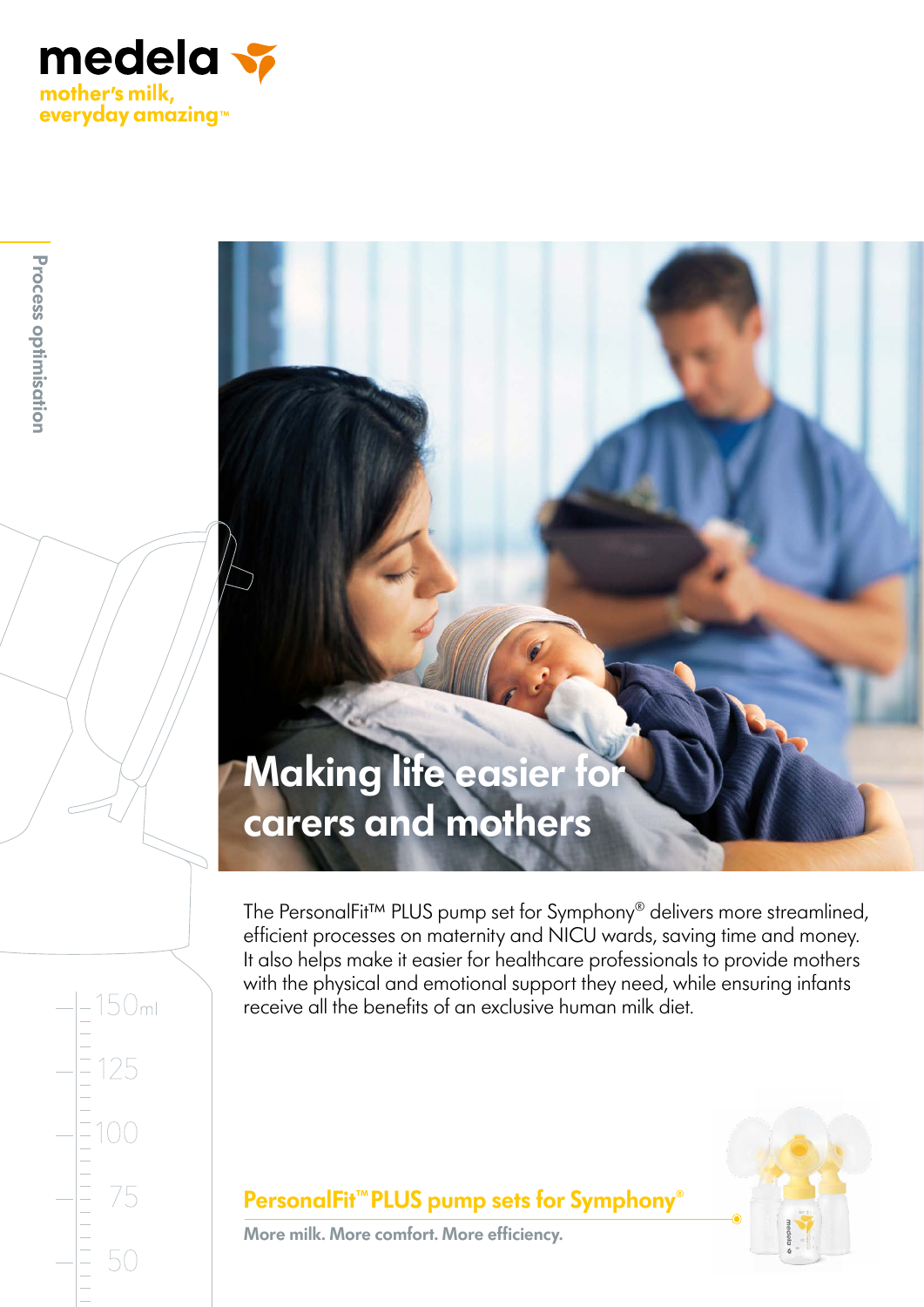50<sub>ml</sub>

## **More milk when it counts**

Not having enough human milk available on maternity and NICU wards can impact infant health. PersonalFit™ PLUS pump sets are clinically proven to remove 11% more milk after 15 minutes, compared to the standard design.<sup>1</sup> And when breastfeeding is impaired, using PersonalFit<sup>™</sup> PLUS with the Symphony<sup>®'</sup>s unique suction patterns can help mothers successfully initiate and build adequate long-term milk production.<sup>2</sup>

For these reasons, PersonalFit™ PLUS improves the chance of infants receiving an exclusive human milk diet: especially crucial for vulnerable infants for whom every drop counts. For example, feeding human milk reduces the incidence and severity of a variety of infections, including necrotising enterocolitis.3

Having higher volumes of own mother's milk available can also mean:

- $\bullet$  major reductions in NICU costs<sup>4,5</sup>
- earlier transfer of infants from the NICU<sup>6</sup>
- earlier discharge thanks to reduced illness<sup>6</sup> and enhanced neurodevelopment<sup>7,8</sup>
- $\bullet$  fewer hospital readmissions<sup>9,10</sup>
- belief long-lerm mani • better long-term infant
	- reduced reliance on donor milk and formula $12$
	- $\bullet$  cost savings for hospitals $^{13}$

#### **Increased patient satisfaction**

As well as the practical efficiency benefits, PersonalFit™ PLUS is clinically proven to offer mothers a more comfortable pumping experience.<sup>1</sup> And when they use it with the evidence-based Symphony<sup>6</sup> breast pump, $2$  they can be reassured they are optimally building their supply. This can help them feel more positive about pumping: ultimately supporting improved patient satisfaction scores.

If a mother needs to express at home long-term, using a PersonalFit™ PLUS pump set drives increased levels of satisfaction with rental breast pumps too.

### **Construction: Simpler and easier to handle**

Because PersonalFit™ PLUS parts are larger than those of standard pump sets, they are easier to handle. There are also fewer of them to put together, disassemble and clean, which makes the milk expression process quicker, with less room for user error.









**IQ+5**

more milk  $=$  better health outcomes  $=$  cost savings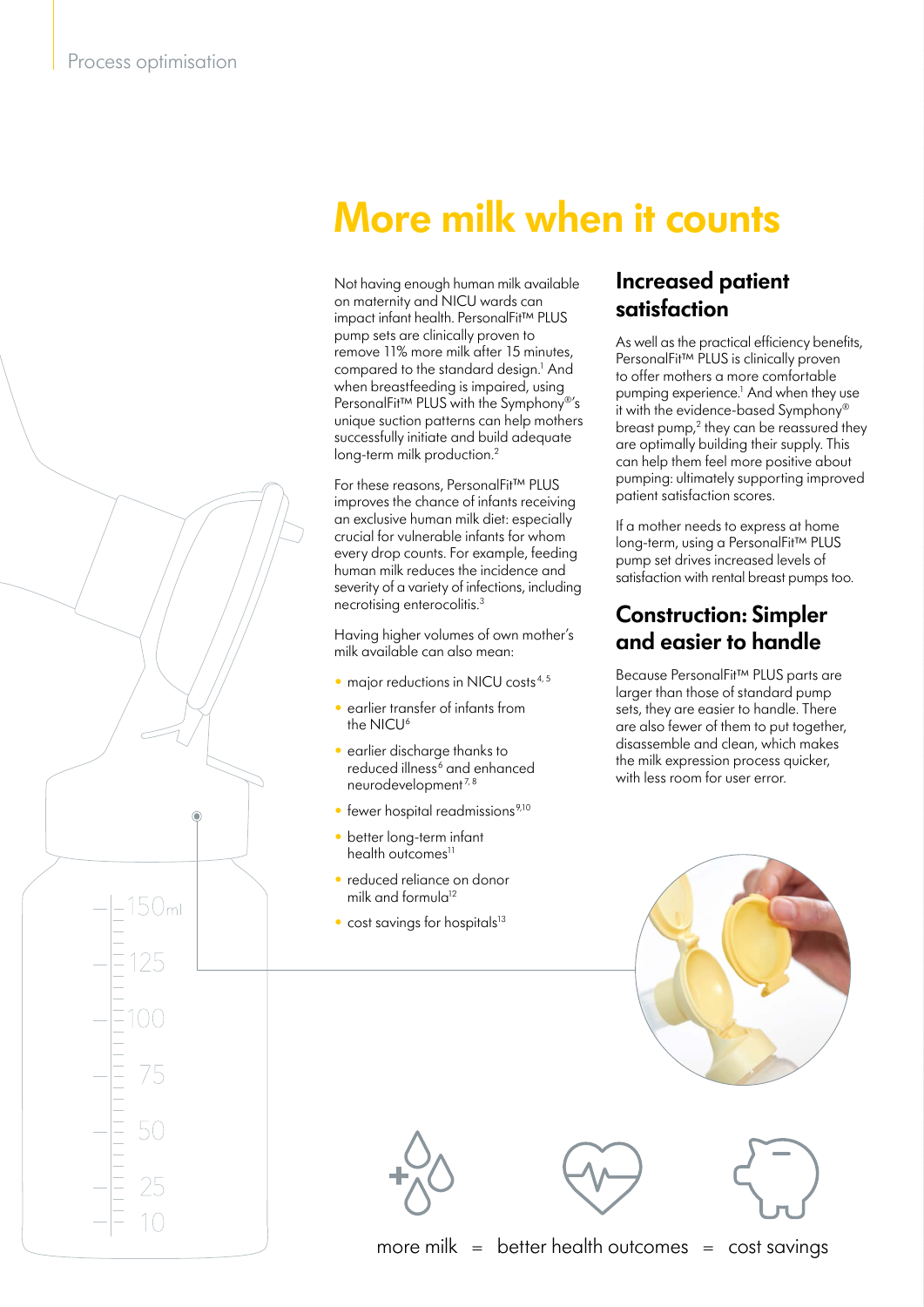### **Process: Quicker and more streamlined**



#### **PersonalFit™ PLUS range**

There are four types of PersonalFit™ PLUS pump sets for Symphony®.

- **<sup>1</sup>** Sterile disposable pump sets for hospitals that can be used straight from the packaging.
- **<sup>2</sup>** Ready-to-Use disposable pump sets for hospitals that can also be used straight from the packaging.
- **<sup>3</sup>** Reusable pump sets for hospitals that are multi-user products, suitable for reprocessing. They can also be sterilised in an autoclave.
- **<sup>4</sup>** Reusable pump sets that are singleuser products for mothers who use a rented Symphony® at home.

#### **An intuitive system**

Disposable PersonalFit™ PLUS pump sets offer the easiest process. The user simply washes their hands, takes the parts from the packaging and assembles by:

- 1. slotting in breast shield
- 2. affixing tubing
- 3. screwing on collection bottle

The user then connects the pump set to the Symphony® and starts pumping.

This initial process is the same for all types of PersonalFit™ PLUS pump sets, although the reusable versions must be sanitised before first use and are put together slightly differently: full details are given in the instructions for use.

Then, after each pumping session:

- Sterile single-use pump sets are disposed of immediately.
- Ready-to-Use pump sets can be used up to eight times within 24 hours before being disposed of. They are simply disassembled, cleaned, dried and reassembled between sessions.
- Reusable pump sets need sanitising once a day, and cleaning after each use as above. Reusable hospital pump sets also need reprocessing between each user. Procedures may differ depending on local regulations and hospital guidelines. Again, full details are in the instructions for use.

This straightforward, intuitive system means carers can spend less time giving instructions on pump set use, and more time focusing on mother and infant wellbeing.